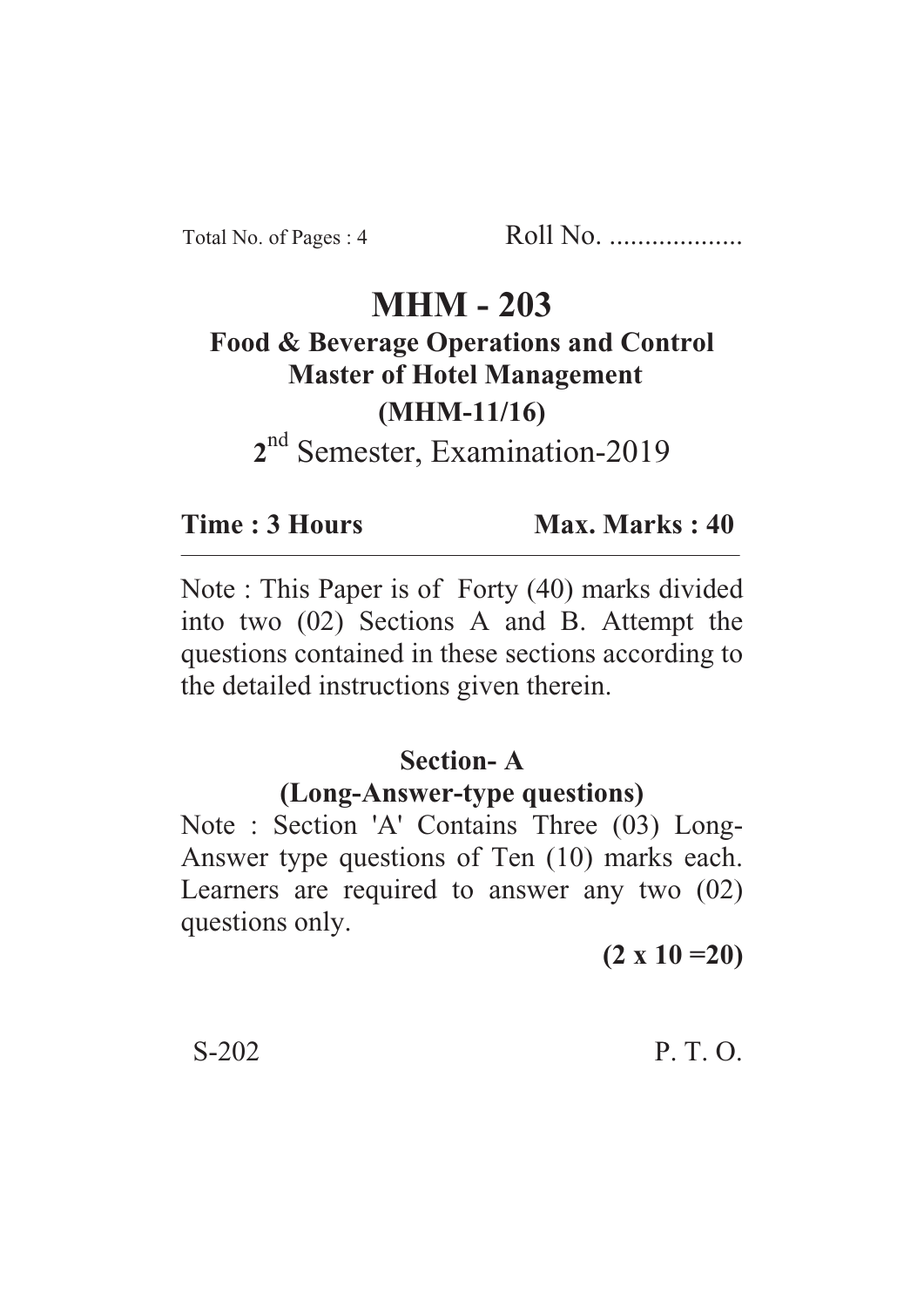- 1. Describe the Inter-departmental relationship between Food and Beverage with other departments of a hotel.
- 2. Describe the various jobs performed by Steward in a restaurant.
- 3. Analyze the different meals of a day. List the outlets that may serve these meals in a hotel.

## **Section - B**

# **(Short-Answer-Type questions)**

Note : Section 'B' contains six (06) Short- answer type questions of Five (05) marks each. Learners are required to answer any Four (04) questions only.

**(4x5=20)**

S-202